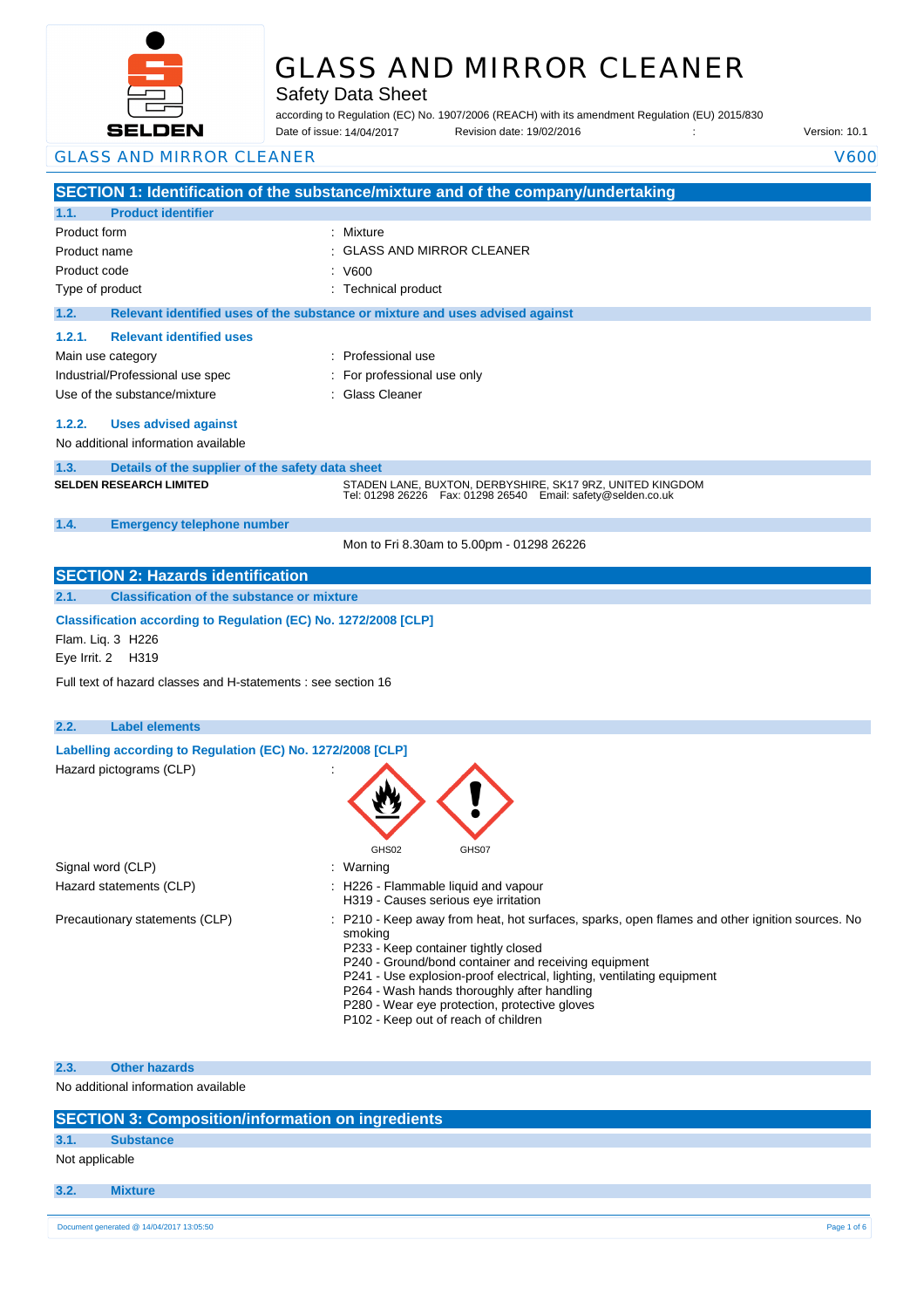according to Regulation (EC) No. 1907/2006 (REACH) with its amendment Regulation (EU) 2015/830

| <b>Name</b>                                    | <b>Product identifier</b>                                                                              | $\frac{9}{6}$ | <b>Classification according to</b><br>Directive 67/548/EEC | <b>Classification according to</b><br><b>Regulation (EC) No.</b><br>1272/2008 [CLP] |
|------------------------------------------------|--------------------------------------------------------------------------------------------------------|---------------|------------------------------------------------------------|-------------------------------------------------------------------------------------|
| propan-2-ol, isopropyl alcohol,<br>isopropanol | (CAS No) 67-63-0<br>(EC no) 200-661-7<br>(EC index no) 603-117-00-0<br>(REACH-no) 01-<br>2119457558-25 | $5 - 15$      | F: R11<br>Xi: R36<br><b>R67</b>                            | Flam. Lig. 2, H225<br>Eye Irrit. 2, H319<br>STOT SE 3. H336                         |
| N,N-dimethyltetradecylamine N-oxide            | (CAS No) 3332-27-2<br>(EC no) 222-059-3<br>(REACH-no) 01-<br>2119949262-37                             | $1 - 5$       | Xi: R41<br>Xi: R38<br>N: R50                               | Skin Irrit. 2, H315<br>Eye Dam. 1, H318                                             |

Full text of R- and H-statements: see section 16

| <b>Description of first aid measures</b><br>4.1.<br>First-aid measures general<br>Get medical advice/attention if you feel unwell.<br>First-aid measures after inhalation<br>Remove person to fresh air and keep comfortable for breathing.<br>Wash with plenty of soap and water.<br>First-aid measures after skin contact<br>IF IN EYES: Rinse cautiously with water for several minutes. Remove contact lenses, if present<br>First-aid measures after eye contact<br>and easy to do. Continue rinsing. If eye irritation persists: Get medical advice/attention.<br>Give nothing or a little water to drink. Get medical advice/attention if you feel unwell.<br>First-aid measures after ingestion<br>4.2.<br>Most important symptoms and effects, both acute and delayed<br>Symptoms/injuries after inhalation<br>: May cause respiratory irritation.<br>Symptoms/injuries after skin contact<br>Repeated exposure may cause skin dryness or cracking.<br>Symptoms/injuries after eye contact<br>Causes eye irritation.<br>Symptoms/injuries after ingestion<br>May cause a light irritation of the linings of the mouth, throat, and gastrointestinal tract. |  |
|---------------------------------------------------------------------------------------------------------------------------------------------------------------------------------------------------------------------------------------------------------------------------------------------------------------------------------------------------------------------------------------------------------------------------------------------------------------------------------------------------------------------------------------------------------------------------------------------------------------------------------------------------------------------------------------------------------------------------------------------------------------------------------------------------------------------------------------------------------------------------------------------------------------------------------------------------------------------------------------------------------------------------------------------------------------------------------------------------------------------------------------------------------------------|--|
|                                                                                                                                                                                                                                                                                                                                                                                                                                                                                                                                                                                                                                                                                                                                                                                                                                                                                                                                                                                                                                                                                                                                                                     |  |
|                                                                                                                                                                                                                                                                                                                                                                                                                                                                                                                                                                                                                                                                                                                                                                                                                                                                                                                                                                                                                                                                                                                                                                     |  |
|                                                                                                                                                                                                                                                                                                                                                                                                                                                                                                                                                                                                                                                                                                                                                                                                                                                                                                                                                                                                                                                                                                                                                                     |  |
|                                                                                                                                                                                                                                                                                                                                                                                                                                                                                                                                                                                                                                                                                                                                                                                                                                                                                                                                                                                                                                                                                                                                                                     |  |
|                                                                                                                                                                                                                                                                                                                                                                                                                                                                                                                                                                                                                                                                                                                                                                                                                                                                                                                                                                                                                                                                                                                                                                     |  |
|                                                                                                                                                                                                                                                                                                                                                                                                                                                                                                                                                                                                                                                                                                                                                                                                                                                                                                                                                                                                                                                                                                                                                                     |  |
|                                                                                                                                                                                                                                                                                                                                                                                                                                                                                                                                                                                                                                                                                                                                                                                                                                                                                                                                                                                                                                                                                                                                                                     |  |
|                                                                                                                                                                                                                                                                                                                                                                                                                                                                                                                                                                                                                                                                                                                                                                                                                                                                                                                                                                                                                                                                                                                                                                     |  |
|                                                                                                                                                                                                                                                                                                                                                                                                                                                                                                                                                                                                                                                                                                                                                                                                                                                                                                                                                                                                                                                                                                                                                                     |  |
|                                                                                                                                                                                                                                                                                                                                                                                                                                                                                                                                                                                                                                                                                                                                                                                                                                                                                                                                                                                                                                                                                                                                                                     |  |
|                                                                                                                                                                                                                                                                                                                                                                                                                                                                                                                                                                                                                                                                                                                                                                                                                                                                                                                                                                                                                                                                                                                                                                     |  |
| 4.3.<br>Indication of any immediate medical attention and special treatment needed                                                                                                                                                                                                                                                                                                                                                                                                                                                                                                                                                                                                                                                                                                                                                                                                                                                                                                                                                                                                                                                                                  |  |
| Treat symptomatically.                                                                                                                                                                                                                                                                                                                                                                                                                                                                                                                                                                                                                                                                                                                                                                                                                                                                                                                                                                                                                                                                                                                                              |  |
| <b>SECTION 5: Firefighting measures</b>                                                                                                                                                                                                                                                                                                                                                                                                                                                                                                                                                                                                                                                                                                                                                                                                                                                                                                                                                                                                                                                                                                                             |  |
| <b>Extinguishing media</b><br>5.1.                                                                                                                                                                                                                                                                                                                                                                                                                                                                                                                                                                                                                                                                                                                                                                                                                                                                                                                                                                                                                                                                                                                                  |  |
| Suitable extinguishing media<br>: Carbon dioxide. Dry powder. Foam.                                                                                                                                                                                                                                                                                                                                                                                                                                                                                                                                                                                                                                                                                                                                                                                                                                                                                                                                                                                                                                                                                                 |  |
| 5.2.<br>Special hazards arising from the substance or mixture                                                                                                                                                                                                                                                                                                                                                                                                                                                                                                                                                                                                                                                                                                                                                                                                                                                                                                                                                                                                                                                                                                       |  |
| No additional information available                                                                                                                                                                                                                                                                                                                                                                                                                                                                                                                                                                                                                                                                                                                                                                                                                                                                                                                                                                                                                                                                                                                                 |  |
| 5.3.<br><b>Advice for firefighters</b>                                                                                                                                                                                                                                                                                                                                                                                                                                                                                                                                                                                                                                                                                                                                                                                                                                                                                                                                                                                                                                                                                                                              |  |
| No additional information available                                                                                                                                                                                                                                                                                                                                                                                                                                                                                                                                                                                                                                                                                                                                                                                                                                                                                                                                                                                                                                                                                                                                 |  |
| <b>SECTION 6: Accidental release measures</b>                                                                                                                                                                                                                                                                                                                                                                                                                                                                                                                                                                                                                                                                                                                                                                                                                                                                                                                                                                                                                                                                                                                       |  |
| Personal precautions, protective equipment and emergency procedures<br>6.1.                                                                                                                                                                                                                                                                                                                                                                                                                                                                                                                                                                                                                                                                                                                                                                                                                                                                                                                                                                                                                                                                                         |  |
| 6.1.1.<br>For non-emergency personnel                                                                                                                                                                                                                                                                                                                                                                                                                                                                                                                                                                                                                                                                                                                                                                                                                                                                                                                                                                                                                                                                                                                               |  |
| Emergency procedures<br>: Evacuate unnecessary personnel.                                                                                                                                                                                                                                                                                                                                                                                                                                                                                                                                                                                                                                                                                                                                                                                                                                                                                                                                                                                                                                                                                                           |  |
| 6.1.2.<br>For emergency responders                                                                                                                                                                                                                                                                                                                                                                                                                                                                                                                                                                                                                                                                                                                                                                                                                                                                                                                                                                                                                                                                                                                                  |  |
| Protective equipment<br>: Use personal protective equipment as required.                                                                                                                                                                                                                                                                                                                                                                                                                                                                                                                                                                                                                                                                                                                                                                                                                                                                                                                                                                                                                                                                                            |  |
| 6.2.<br><b>Environmental precautions</b>                                                                                                                                                                                                                                                                                                                                                                                                                                                                                                                                                                                                                                                                                                                                                                                                                                                                                                                                                                                                                                                                                                                            |  |
| Avoid release to the environment.                                                                                                                                                                                                                                                                                                                                                                                                                                                                                                                                                                                                                                                                                                                                                                                                                                                                                                                                                                                                                                                                                                                                   |  |
| 6.3.<br>Methods and material for containment and cleaning up                                                                                                                                                                                                                                                                                                                                                                                                                                                                                                                                                                                                                                                                                                                                                                                                                                                                                                                                                                                                                                                                                                        |  |
| For containment<br>Collect spillage.                                                                                                                                                                                                                                                                                                                                                                                                                                                                                                                                                                                                                                                                                                                                                                                                                                                                                                                                                                                                                                                                                                                                |  |
| Methods for cleaning up<br>Soak up spills with inert solids, such as clay or diatomaceous earth as soon as possible.                                                                                                                                                                                                                                                                                                                                                                                                                                                                                                                                                                                                                                                                                                                                                                                                                                                                                                                                                                                                                                                |  |
| <b>Reference to other sections</b><br>6.4.                                                                                                                                                                                                                                                                                                                                                                                                                                                                                                                                                                                                                                                                                                                                                                                                                                                                                                                                                                                                                                                                                                                          |  |
| For further information refer to section 8: "Exposure controls/personal protection". For further information refer to section 13.                                                                                                                                                                                                                                                                                                                                                                                                                                                                                                                                                                                                                                                                                                                                                                                                                                                                                                                                                                                                                                   |  |
| <b>SECTION 7: Handling and storage</b>                                                                                                                                                                                                                                                                                                                                                                                                                                                                                                                                                                                                                                                                                                                                                                                                                                                                                                                                                                                                                                                                                                                              |  |
| <b>Precautions for safe handling</b><br>7.1.                                                                                                                                                                                                                                                                                                                                                                                                                                                                                                                                                                                                                                                                                                                                                                                                                                                                                                                                                                                                                                                                                                                        |  |
| Precautions for safe handling<br>: Avoid contact with eyes.                                                                                                                                                                                                                                                                                                                                                                                                                                                                                                                                                                                                                                                                                                                                                                                                                                                                                                                                                                                                                                                                                                         |  |
| Hygiene measures<br>Do not eat, drink or smoke when using this product.                                                                                                                                                                                                                                                                                                                                                                                                                                                                                                                                                                                                                                                                                                                                                                                                                                                                                                                                                                                                                                                                                             |  |
| 7.2.<br>Conditions for safe storage, including any incompatibilities                                                                                                                                                                                                                                                                                                                                                                                                                                                                                                                                                                                                                                                                                                                                                                                                                                                                                                                                                                                                                                                                                                |  |
| Does not require any specific or particular technical measures.<br>Technical measures                                                                                                                                                                                                                                                                                                                                                                                                                                                                                                                                                                                                                                                                                                                                                                                                                                                                                                                                                                                                                                                                               |  |
|                                                                                                                                                                                                                                                                                                                                                                                                                                                                                                                                                                                                                                                                                                                                                                                                                                                                                                                                                                                                                                                                                                                                                                     |  |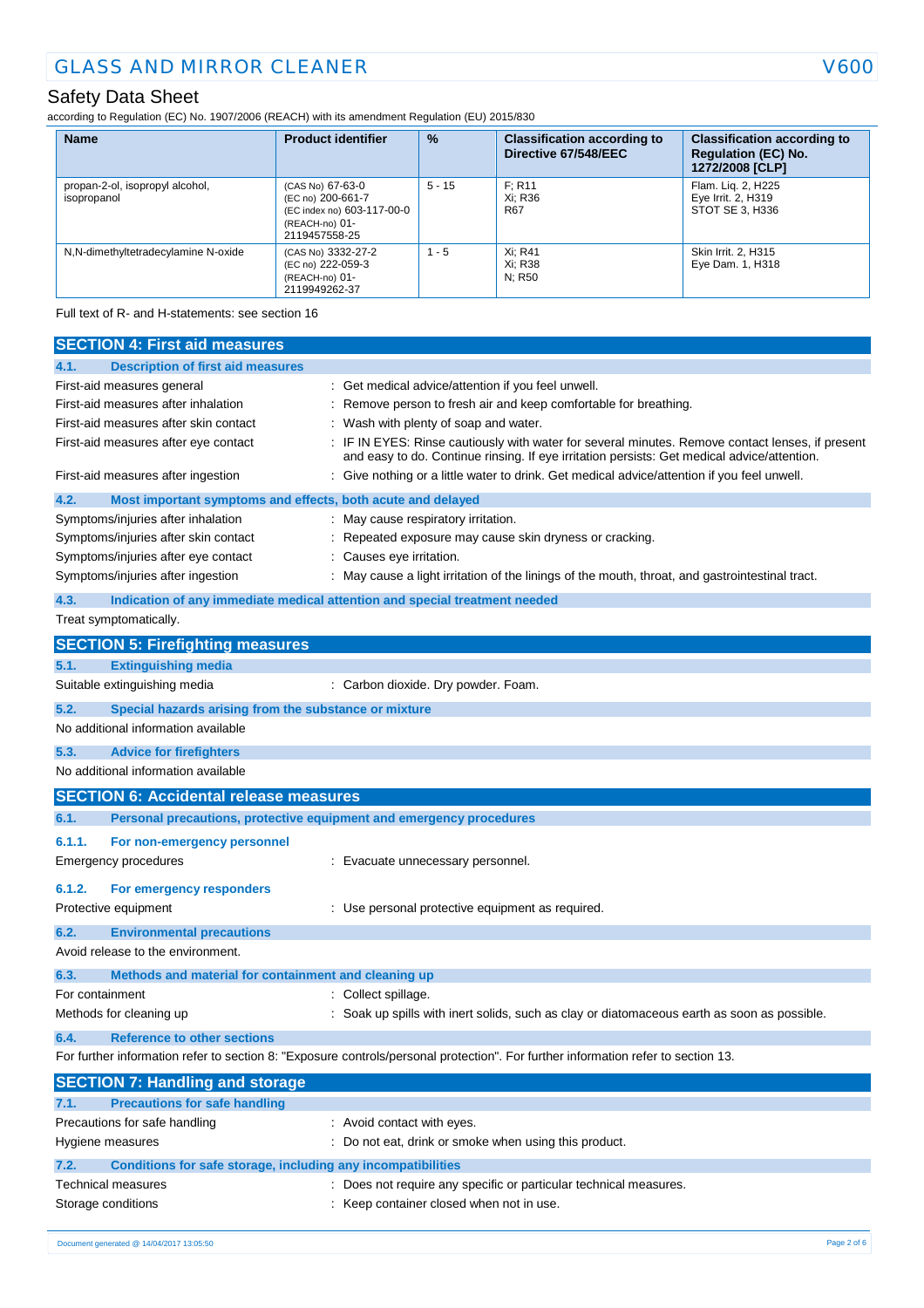# GLASS AND MIRROR CLEANER V600

# Safety Data Sheet

according to Regulation (EC) No. 1907/2006 (REACH) with its amendment Regulation (EU) 2015/830

- 
- Incompatible products **incompatible products** : Oxidizing agent. Strong acids. Strong bases.
- 
- Special rules on packaging **interpretate that the set of the Special rules** on packaging **interpretate the Special rules**

**7.3. Specific end use(s)** No additional information available

# **SECTION 8: Exposure controls/personal protection**

#### **8.1. Control parameters**

# **propan-2-ol, isopropyl alcohol, isopropanol (67-63-0)**

| Belgium            | Limit value $(mg/m3)$                                      | 500 mg/m $3$            |
|--------------------|------------------------------------------------------------|-------------------------|
| Belgium            | Limit value (ppm)                                          | 200 ppm                 |
| Belgium            | Short time value (mg/m <sup>3</sup> )                      | 1000 mg/m <sup>3</sup>  |
| Belgium            | Short time value (ppm)                                     | 400 ppm                 |
| Denmark            | Local name                                                 | Isopropylalkohol (2005) |
| Denmark            | Grænseværdie (langvarig) (mg/m <sup>3</sup> )              | 490 mg/m $3$            |
| <b>Denmark</b>     | Grænseværdie (langvarig) (ppm)                             | 200 ppm                 |
| Germany            | TRGS 900 Limitation of exposure peaks (mg/m <sup>3</sup> ) | 1000 mg/m <sup>3</sup>  |
| Ireland            | Local name                                                 | Isopropyl alcohol       |
| Ireland            | OEL (8 hours ref) (ppm)                                    | 200 ppm                 |
| Ireland            | OEL (15 min ref) (ppm)                                     | 400 ppm                 |
| Ireland            | Notes (IE)                                                 | <b>Sk</b>               |
| <b>Netherlands</b> | Grenswaarde TGG 8H (mg/m <sup>3</sup> )                    | 650 mg/m $3$            |
| <b>Netherlands</b> | Grenswaarde TGG 15MIN (mg/m <sup>3</sup> )                 | 0 mg/m $3$              |
| United Kingdom     | Local name                                                 | Propan-2-ol             |
| United Kingdom     | WEL TWA (mg/m <sup>3</sup> )                               | 999 mg/m $3$            |
| United Kingdom     | WEL TWA (ppm)                                              | 400 ppm                 |
| United Kingdom     | WEL STEL (mg/m <sup>3</sup> )                              | 1250 mg/m <sup>3</sup>  |
| United Kingdom     | WEL STEL (ppm)                                             | 500 ppm                 |

#### **8.2. Exposure controls**

|  | Materials for protective clothing |  |
|--|-----------------------------------|--|
|  |                                   |  |

- 
- 
- : Not required for normal conditions of use
- Hand protection **in case of repeated or prolonged contact wear gloves**  $\cdot$  In case of repeated or prolonged contact wear gloves
- Eye protection  $\qquad \qquad$ : Safety glasses
- Skin and body protection : Not required for normal conditions of use
- Respiratory protection : Not required for normal conditions of use



| <b>SECTION 9: Physical and chemical properties</b>            |                          |  |
|---------------------------------------------------------------|--------------------------|--|
| Information on basic physical and chemical properties<br>9.1. |                          |  |
| Physical state                                                | : Liquid                 |  |
| Appearance                                                    | : Liquid.                |  |
| Colour                                                        | $:$ Blue.                |  |
| Odour                                                         | : characteristic.        |  |
| Odour threshold                                               | : No data available      |  |
| pH                                                            | : 6.3                    |  |
| Relative evaporation rate (butylacetate=1)                    | : No data available      |  |
| Melting point                                                 | : No data available      |  |
| Freezing point                                                | : No data available      |  |
| Boiling point                                                 | : $> = 100 °C$           |  |
| Flash point                                                   | : $\approx 40^{\circ}$ C |  |
| Auto-ignition temperature                                     | : No data available      |  |
| Decomposition temperature                                     | : No data available      |  |
| Flammability (solid, gas)                                     | : No data available      |  |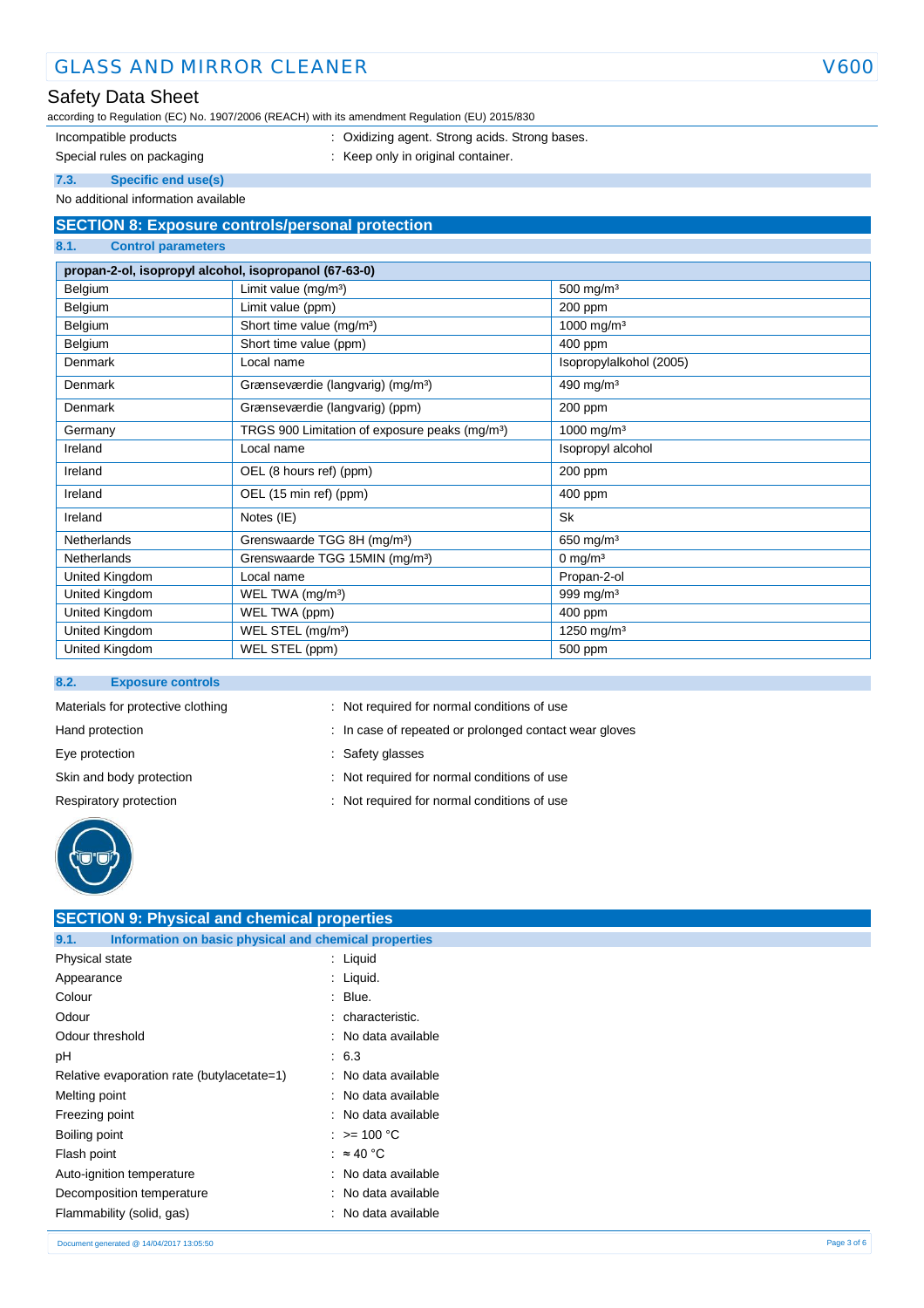# Safety Data Sheet

according to Regulation (EC) No. 1907/2006 (REACH) with its amendment Regulation (EU) 2015/830

| Vapour pressure                  | : No data available   |
|----------------------------------|-----------------------|
| Relative vapour density at 20 °C | : No data available   |
| Relative density                 | : 1                   |
| Solubility                       | $:$ No data available |
| Log Pow                          | : No data available   |
| Viscosity, kinematic             | : No data available   |
| Viscosity, dynamic               | : No data available   |
| Explosive properties             | : No data available   |
| Oxidising properties             | : No data available   |
| <b>Explosive limits</b>          | : No data available   |

## **9.2. Other information**

No additional information available

|       | <b>SECTION 10: Stability and reactivity</b> |
|-------|---------------------------------------------|
| 10.1. | <b>Reactivity</b>                           |
|       | No additional information available         |
| 10.2. | <b>Chemical stability</b>                   |
|       | Stable under normal conditions.             |
| 10.3. | <b>Possibility of hazardous reactions</b>   |
|       | No additional information available         |
| 10.4. | <b>Conditions to avoid</b>                  |
|       | No additional information available         |
| 10.5. | <b>Incompatible materials</b>               |
|       | No additional information available         |
| 10.6. | <b>Hazardous decomposition products</b>     |
|       | No additional information available         |

| <b>SECTION 11: Toxicological information</b>          |                                             |
|-------------------------------------------------------|---------------------------------------------|
| Information on toxicological effects<br>11.1.         |                                             |
| Acute toxicity                                        | : Not classified                            |
| Skin corrosion/irritation                             | : Not classified<br>pH: 6.3                 |
| Serious eye damage/irritation                         | : Causes serious eye irritation.<br>pH: 6.3 |
| Respiratory or skin sensitisation                     | Not classified<br>۰.                        |
| Germ cell mutagenicity                                | : Not classified                            |
| Carcinogenicity                                       | : Not classified                            |
| Reproductive toxicity                                 | : Not classified                            |
| Specific target organ toxicity (single exposure)      | : Not classified                            |
| Specific target organ toxicity (repeated<br>exposure) | : Not classified                            |
| Aspiration hazard                                     | Not classified                              |

# **SECTION 12: Ecological information**

| 12.1.<br><b>Toxicity</b>                                             |                                  |  |
|----------------------------------------------------------------------|----------------------------------|--|
|                                                                      |                                  |  |
| propan-2-ol, isopropyl alcohol, isopropanol (67-63-0)                |                                  |  |
| LC50 fish 1                                                          | 9640 mg/l                        |  |
| EC50 other aquatic organisms 1                                       | 13299 mg/l EC50 waterflea (48 h) |  |
| EC50 other aquatic organisms 2<br>> 1000 mg/l IC50 algea (72 h) mg/l |                                  |  |
| N,N-dimethyltetradecylamine N-oxide (3332-27-2)                      |                                  |  |
| LC50 fish 1                                                          | $2.4$ ma/                        |  |
| EC50 other aquatic organisms 1                                       | 1.1 mg/l EC50 waterflea (48 h)   |  |
| EC50 other aquatic organisms 2<br>> 0.08 mg/l IC50 algea (72 h) mg/l |                                  |  |

# **12.2. Persistence and degradability**

# No additional information available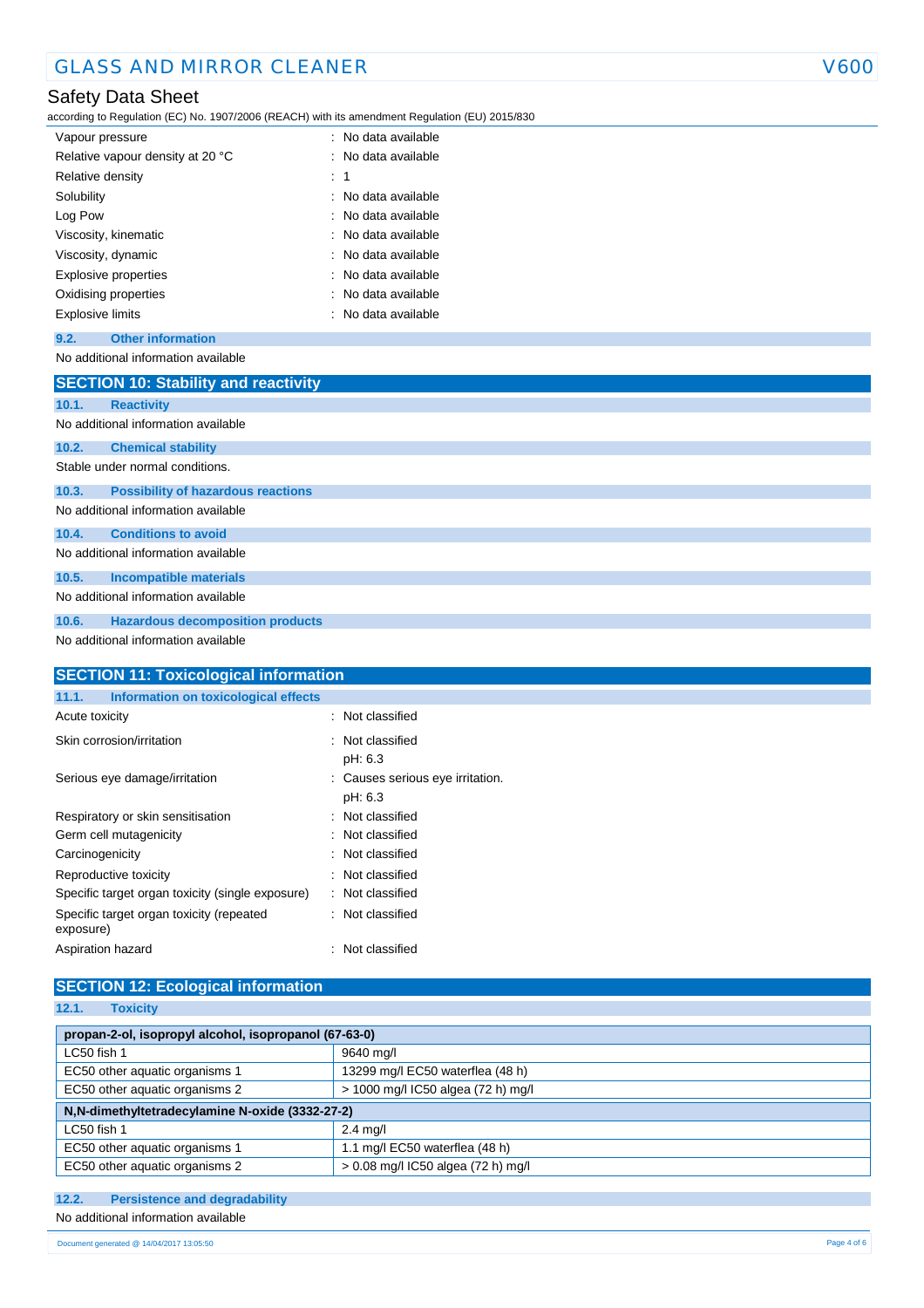# GLASS AND MIRROR CLEANER V600

# Safety Data Sheet

according to Regulation (EC) No. 1907/2006 (REACH) with its amendment Regulation (EU) 2015/830

| <b>Bioaccumulative potential</b><br>12.3.                 |                                                                                                |  |
|-----------------------------------------------------------|------------------------------------------------------------------------------------------------|--|
| propan-2-ol, isopropyl alcohol, isopropanol (67-63-0)     |                                                                                                |  |
| Log Pow                                                   | 0.14                                                                                           |  |
| <b>Mobility in soil</b><br>12.4.                          |                                                                                                |  |
| No additional information available                       |                                                                                                |  |
| <b>Results of PBT and vPvB assessment</b><br>12.5.        |                                                                                                |  |
| No additional information available                       |                                                                                                |  |
| <b>Other adverse effects</b><br>12.6.                     |                                                                                                |  |
| No additional information available                       |                                                                                                |  |
| <b>SECTION 13: Disposal considerations</b>                |                                                                                                |  |
| <b>Waste treatment methods</b><br>13.1.                   |                                                                                                |  |
| No additional information available                       |                                                                                                |  |
| <b>SECTION 14: Transport information</b>                  |                                                                                                |  |
| In accordance with ADR / RID / IMDG / IATA / ADN          |                                                                                                |  |
| 14.1.<br><b>UN number</b>                                 |                                                                                                |  |
| Not regulated for transport                               |                                                                                                |  |
| <b>UN proper shipping name</b><br>14.2.                   |                                                                                                |  |
| Proper Shipping Name (ADR)<br>Proper Shipping Name (IMDG) | : Not applicable                                                                               |  |
| Proper Shipping Name (IATA)                               | Not applicable<br>: Not applicable                                                             |  |
| 14.3.                                                     |                                                                                                |  |
| <b>Transport hazard class(es)</b><br>ADR                  |                                                                                                |  |
| Transport hazard class(es) (ADR)                          | : Not applicable                                                                               |  |
|                                                           |                                                                                                |  |
| <b>IMDG</b>                                               |                                                                                                |  |
| Transport hazard class(es) (IMDG)                         | : Not applicable                                                                               |  |
|                                                           |                                                                                                |  |
| IATA<br>Transport hazard class(es) (IATA)                 | : Not applicable                                                                               |  |
|                                                           |                                                                                                |  |
|                                                           |                                                                                                |  |
| 14.4.<br><b>Packing group</b><br>Packing group (ADR)      | Not applicable                                                                                 |  |
| Packing group (IMDG)                                      | Not applicable                                                                                 |  |
| Packing group (IATA)                                      | : Not applicable                                                                               |  |
| 14.5.<br><b>Environmental hazards</b>                     |                                                                                                |  |
| Dangerous for the environment                             | : No                                                                                           |  |
| Marine pollutant                                          | No<br>÷                                                                                        |  |
| Other information                                         | No supplementary information available                                                         |  |
|                                                           |                                                                                                |  |
| <b>Special precautions for user</b><br>14.6.              |                                                                                                |  |
| - Overland transport                                      |                                                                                                |  |
| No data available                                         |                                                                                                |  |
| - Transport by sea                                        |                                                                                                |  |
| No data available                                         |                                                                                                |  |
| - Air transport                                           |                                                                                                |  |
| No data available                                         |                                                                                                |  |
| 14.7.                                                     | Transport in bulk according to Annex II of MARPOL 73/78 and the IBC Code                       |  |
| Not applicable                                            |                                                                                                |  |
| <b>SECTION 15: Regulatory information</b>                 |                                                                                                |  |
| 15.1.                                                     | Safety, health and environmental regulations/legislation specific for the substance or mixture |  |
| 15.1.1.<br><b>EU-Regulations</b>                          |                                                                                                |  |
|                                                           |                                                                                                |  |